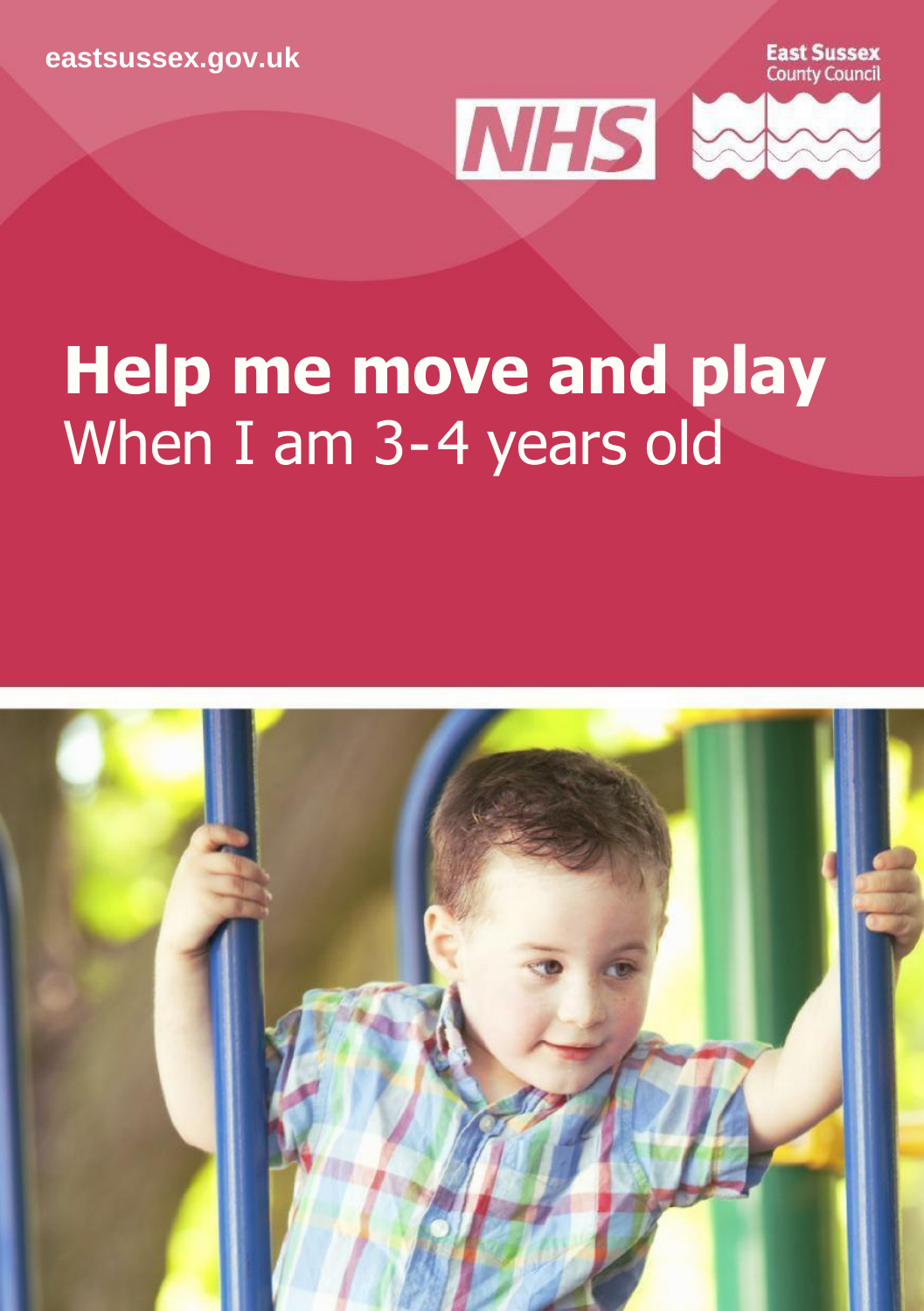## Your child should be:

- able to jump
- able to run around objects without bumping into them
- able to change speed and direction when running
- able to walk up and downstairs independently
- able to use three fingers to hold crayons, chalks and paint brushes and begin to use them with more control
- starting to stand on one foot when shown
- starting to bend knees when jumping from low obstacle
- starting to catch a large ball
- starting to use both hands together, e.g. using a spoon and fork, or knife and fork

### **Physical Activity guidelines**

Your child should be active from morning to night-time.

Pre-schoolers should spend at least 180 minutes (3 hours) per day in a variety of physical activities spread throughout the day; this should include at least 60 minutes of moderate-tovigorous activity. More is better.

You can help your child to stay active by limiting the time they spend sitting down or not moving e.g. in a car seat. It is also beneficial to switch your TV off when playing and eating together and to consider how often you watch TV or use your mobile, as your child learns from and likes to copy what you do.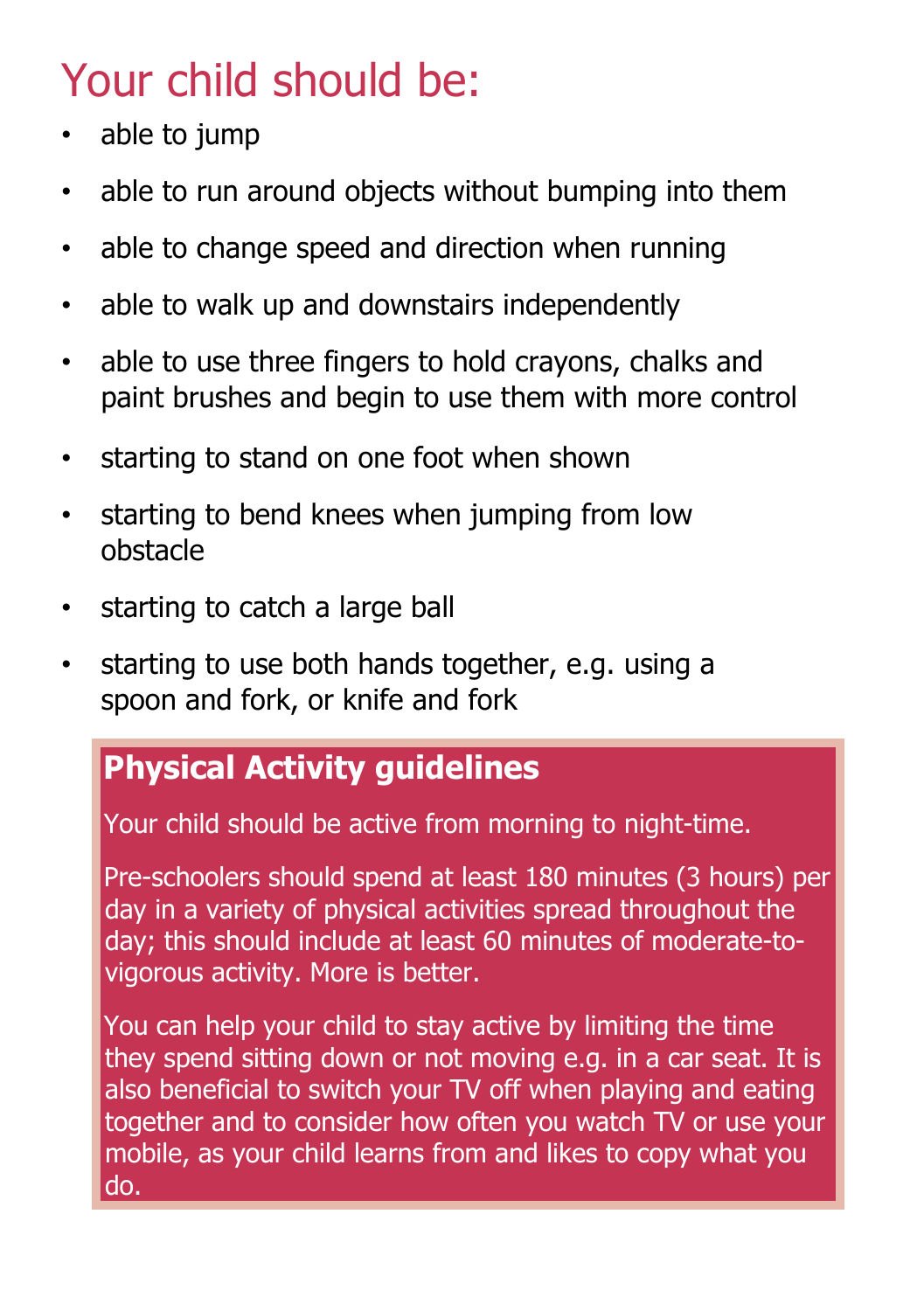

These ideas will help you and your child to enjoy play together; supporting their communication and social skills. They will help your child to strengthen their muscles, develop balance and coordination, and learn to move on their own. Being active is vital for your child's healthy brain development and will also help your child to stay at a healthy weight. Being active with your child helps to set up good habits to support you both in developing a healthy lifestyle.